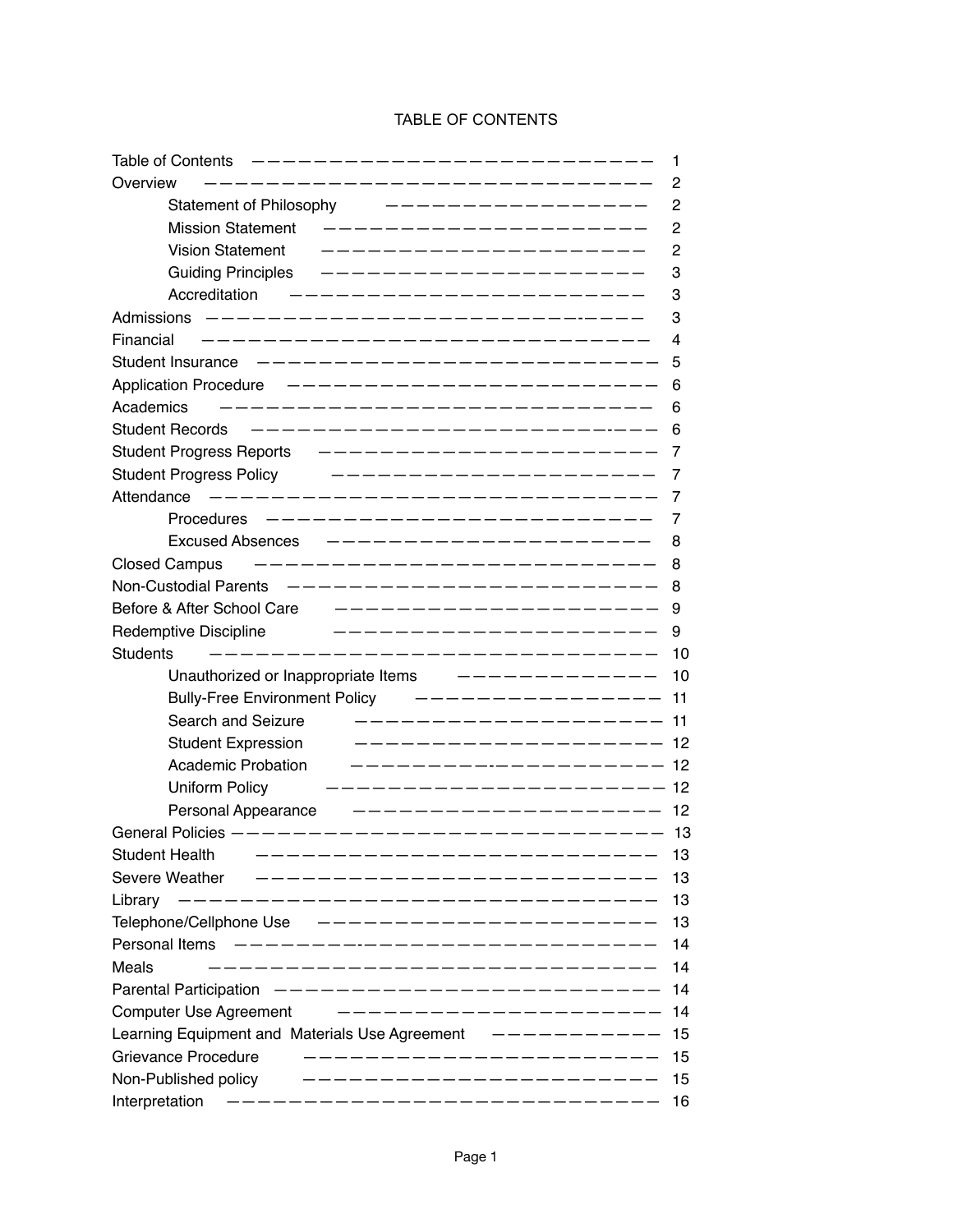# **OVERVIEW**

Canyon Christian Academy (CCA), a Seventh-day Adventist school offering Preschool ages 3 - 5 and Kindergarten through Grade 8, strives to provide excellence in education spiritually, scholastically and socially.

# **A STATEMENT OF PHILOSOPHY GUIDING SEVENTH-DAY ADVENTIST EDUCATION**

The Seventh-day Adventist Church recognizes God as the ultimate source of existence and truth. In the beginning, God created in His image a perfect humanity, a perfection later marred by sin. Through Christ and His Spirit, God determined to restore humanity from its lost state. Through the Bible, He has revealed His will to the world, a revelation that supersedes human reason. Through His Church on earth, He seeks the lost for His kingdom.

The basic tenets of the Seventh-day Adventist Church, as well as the inspiration of the Holy Spirit, are directed toward God's restorative plan for fallen humanity. The Church conducts its own system of education to engender belief in these tenets, within the context of one's personal relationship with Jesus Christ, and to foster a desire to share that relationship with others.

Made in God's image, every human being, although fallen, is endowed with attributes akin to those of the Creator. Therefore, Seventh-day Adventist education seeks to nurture thinkers rather than mere reflectors of other's thoughts; loving service rather than selfish ambition; maximum development of one's potential; and an appreciation for all that is beautiful, true, and good.

An education of this kind imparts far more than academic knowledge. It is a balanced development of the whole person. Its' time dimensions span eternity. In Seventh-day Adventist education, homes, schools, and churches cooperate together with divine agencies in preparing learners for citizenship here on this earth and in the New Earth to come.

# **MISSION STATEMENT**

CCA is committed to providing a Christ-Centered Education that nurtures the individuality of the student within a climate of Academic Excellence.

# **VISION STATEMENT**

CCA desires to be known as a school where students receive quality education that encourages service for God, family, community and country. It is our desire that students at CCA will choose to develop a personal relationship with their God and Savior, as revealed in the word of God, and will not only learn but choose to apply Biblical principles in their personal lives, their interaction with others, and their contribution within the community where they live.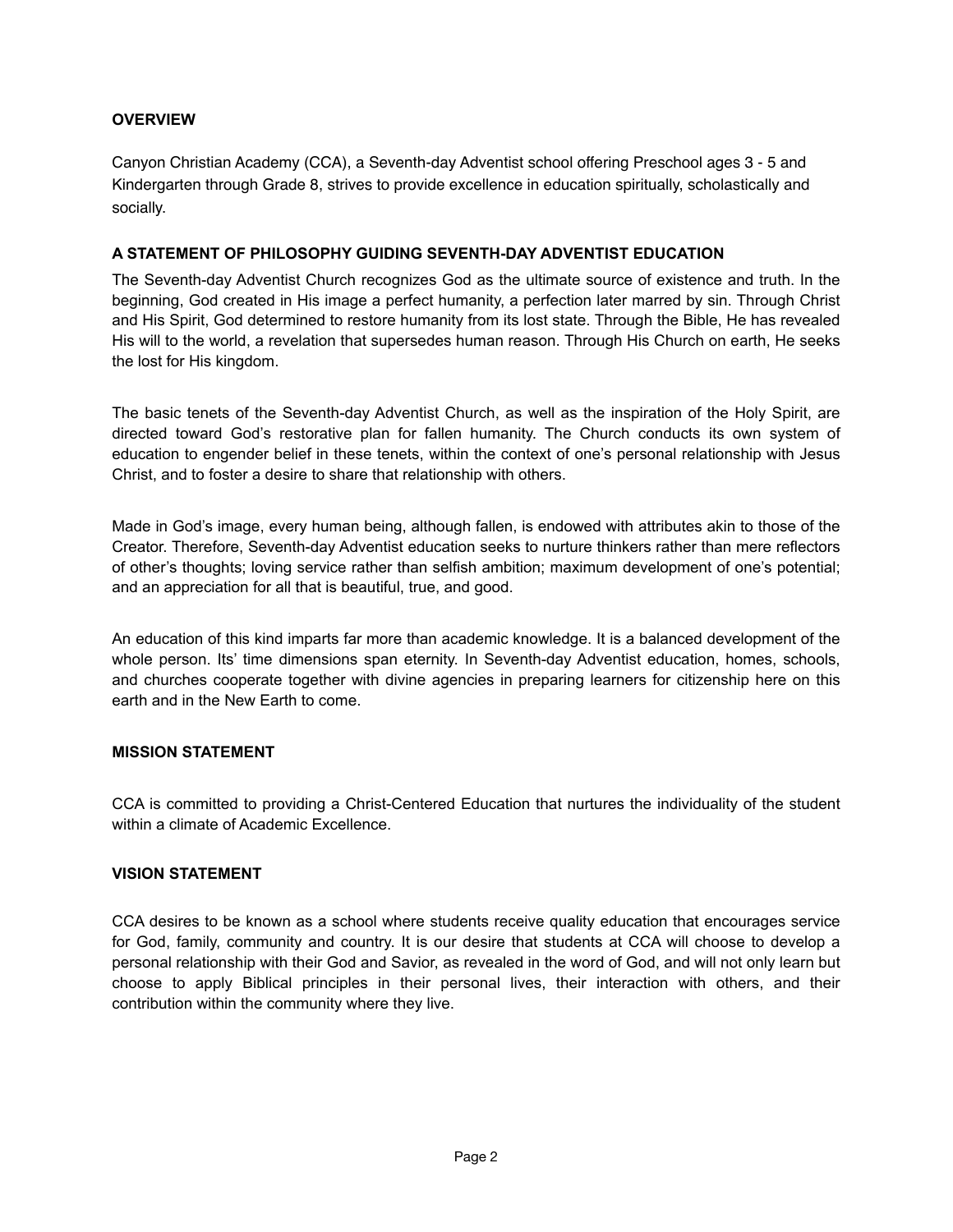# **GUIDING PRINCIPLES**

Co-operating together, students, parents and staff fulfill the mission by:

1. Developing a personal relationship with our God and Savior and sharing that relationship with others.

- 2. Discovering and applying the principles of the Bible.
- 3. Establishing and maintaining trust in all relationships.
- 4. Allowing the Holy Spirit to demonstrate His fruit in their life

5. Investing their time and talents in the constructive pursuit of excellence and gaining academic subject matter proficiency.

- 6. Recognizing that the success of the group depends upon the contribution of each individual.
- 7. Choosing responsible actions and attitudes that result in privilege and freedom.
- 8. Experiencing the joy of prayer and growing in God's grace.

# **THE PRINCIPLES FOR LIFE AT CCA ARE;**

I attend Canyon Christian Academy to:

# **LEARN**

I will:

# **GLORIFY GOD**

# **HONOR MY PARENTS**

# **BE A BLESSING TO OTHERS**

#### **ACCREDITATION**

Canyon Christian Academy is accredited by: Adventist Accreditation Association National Council for Private School Education

#### **ADMISSIONS**

CCA is a Christian school operating a Preschool (ages 3-5) and Kindergarten through grade 8. CCA welcomes students of any race, color, national or ethnic origin. It does not discriminate in the administration of its educational policies or any of its school-administered programs.

Acceptance is granted to those who desire a Christian education and agree to hold high standards of conduct and thought. The school, however, is not equipped to handle young people who have significant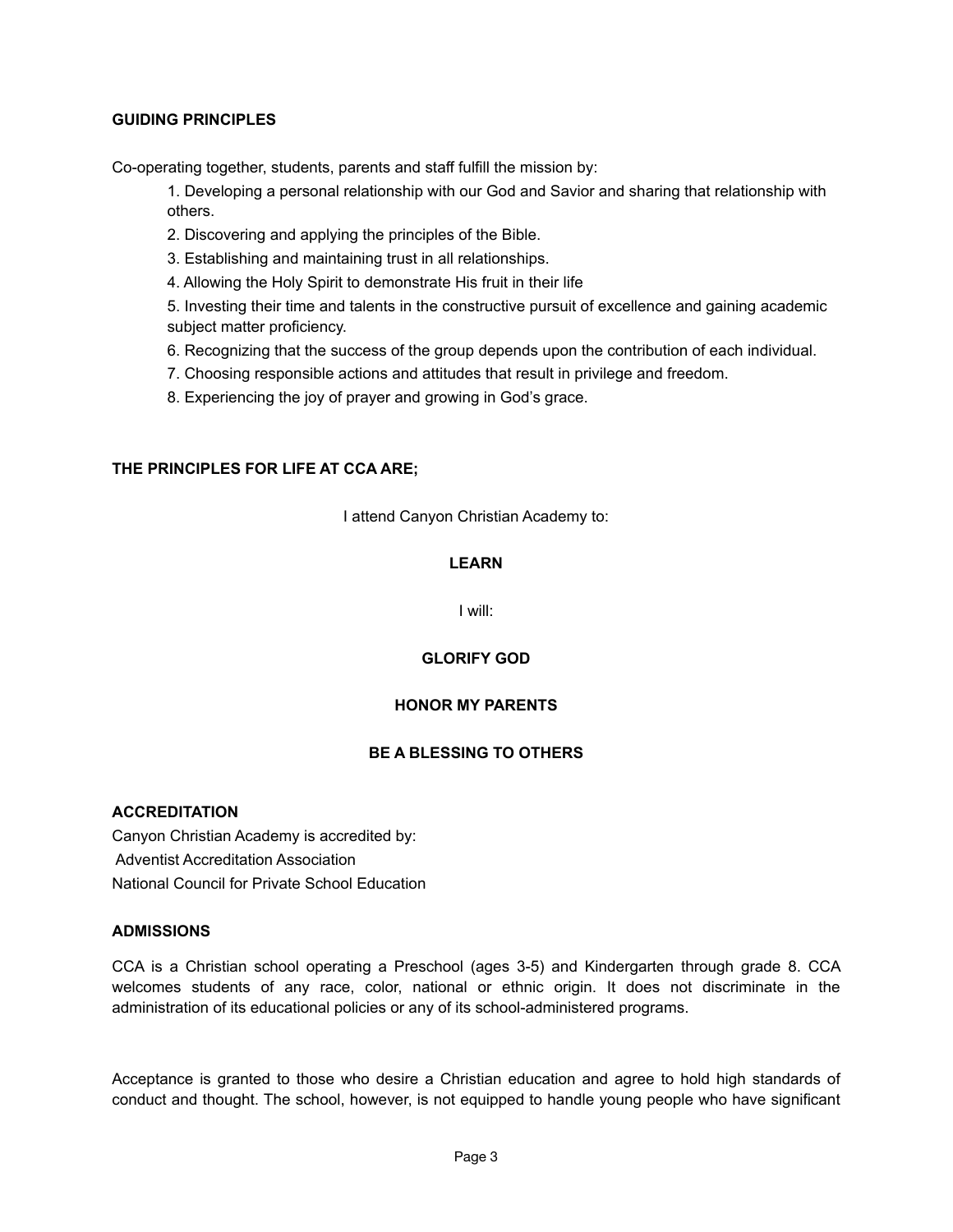behavioral or academic challenges. All applications are subject to the approval of the School Board. All new students are accepted on a nine (9) weeks academic/behavior probation.

CCA does not admit individuals who engage in sexual misconduct, which includes non-marital sexual conduct, homosexual conduct, or the encouragement or advocacy of any form of sexual behavior that would undermine the Christian identity or faith mission of CCA and the Seventh-day Adventist Church.

Open Registration is held throughout the year. For early registration incentive contact the school.

1. CCA is operated by the Seventh-day Adventist Church and functions within its belief system and educational philosophy.

2. Students who are accepted after having been dismissed from another school will be under an nine (9) weeks probationary status and must interview with the teacher and principal prior to registration.

3. A student will not be admitted without financial clearance from a former school.

4. The School Board of CCA is the final authority for the decisions of all admissions and/or dismissals from the school program.

# **FINANCIAL**

It is the purpose of CCA to keep the cost of Christian education as low as possible. In order to maintain a high quality of education for your child, it is necessary that tuition payments be kept current while your child is enrolled. The following statements outline general financial policies:

1. The enrolling individual(s) (parent, custodial parent, guardian, etc.) is fully responsible for the financial obligations of students accepted at CCA. Such responsibilities include, but are not limited to, payment of the account, damage to property, and fees.

2. Parties who agree to share responsibility for tuition and fees must both (all) sign the financial agreement.

3. In the case of separation or divorce, the custodial parent is 100% responsible for tuition and fees. The custodial parent is responsible for communication with the non-custodial parent regarding financial matters.

4. Returning student's account from the previous school year must be settled before the student is permitted to enter for another school year.

5. Payment of the registration fee reserves student's space for the school year, the registration fee is non-refundable. Student is not officially enrolled until the registration fee is paid.

6. Registration and enrollment fees and any other school-related fees must be paid before the first day of school, prior to admission.

7. Tuition is divided into 10 equal monthly payments and is due on the 1st of each month, beginning with the month of August and running through the month of May. Registration/ Enrollment fee is due the first of July. Every family is given a ten-day grace period on tuition payments. Tuition payments are considered late if not in the office on the 10th of the month, at which time a \$25 late charge will be added to your past due account. Payments sent by mail must be received by the 10th of the month to avoid the late charge.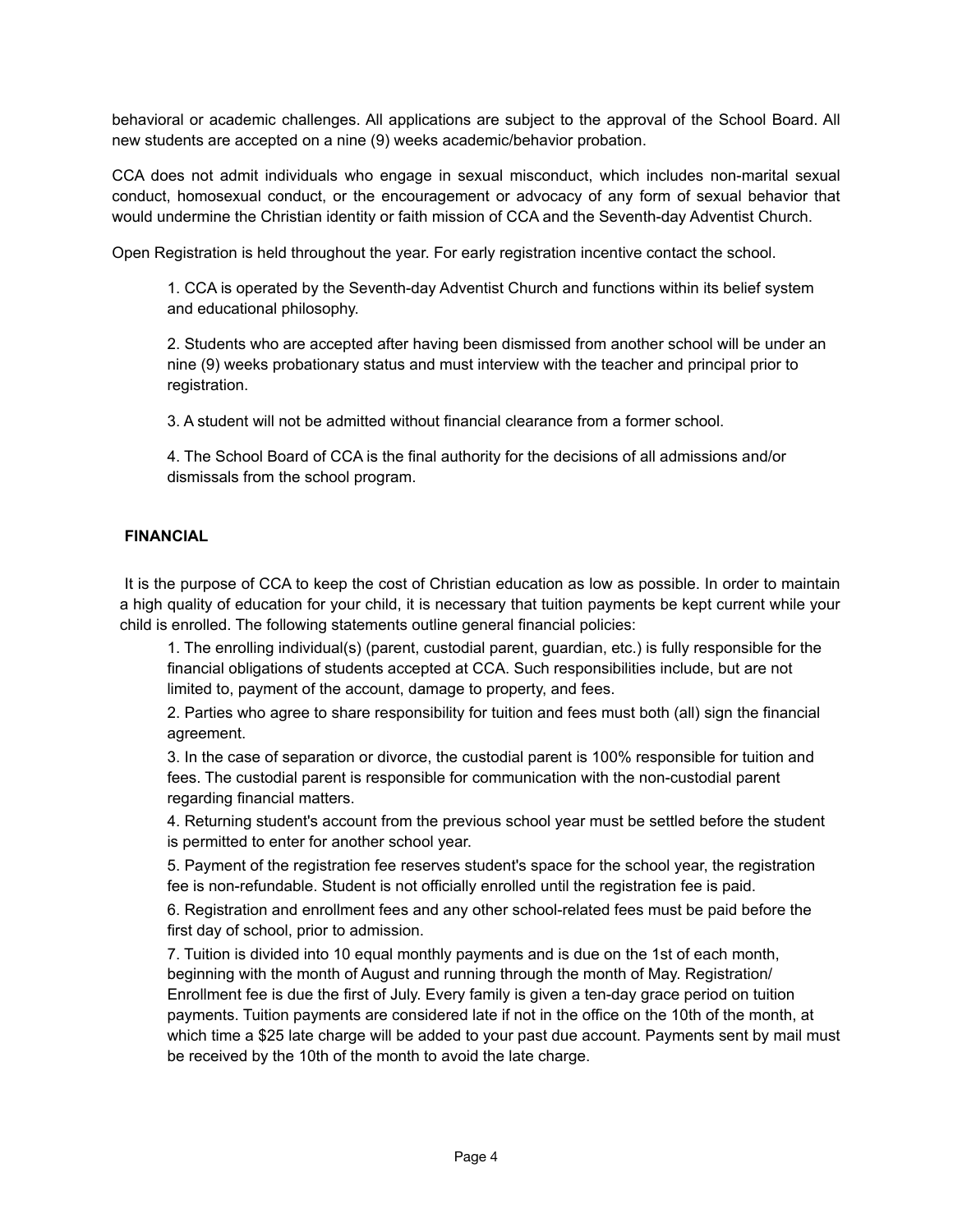8. Payment methods accepted for tuition and fees are check, cash, money order, cashier's check, and debit or credit cards through the payment portal on our website, for which a 3% charge will be billed to your account the following month.

9. A student transferring from another school must, at the time of registration, present a statement showing that his/her account at the other school is paid in full.

10. Parents/guardians are expected to be diligent in meeting their financial obligations to the school. If circumstances dictate a change in normal payment procedures, or if you have a financial emergency and are temporarily unable to pay, please contact the Finance Committee to make alternative payment arrangements before you withdraw or get behind in payments.

11. All matters concerning financial issues should be directed to the Finance Committee. Neither the administration nor any other staff member of CCA is authorized to make financial decisions on behalf of a student and/or parent.

12. A \$35 charge will be made for any check returned for insufficient funds. After two returned checks in a school year, further payments must be made by cash, cashier's check or money order.

13. Parents will be asked to withdraw their student(s) from school when the account has become delinquent in excess of 30 days and no acceptable financial arrangements have been made.

14. Accounts 60 days or more past due may be turned over to a collection agency. Fees associated with the collection efforts will be the responsibility of the parent or legal guardian.

15. In the event that a student is withdrawn during the school year, it is the responsibility of the parent or guardian to officially notify the school office in writing a minimum of 2 weeks before the date of withdrawal. Otherwise all charges will continue until proper notification is made.

16. Participation in graduation ceremonies requires the family's account be paid in full or financial arrangement made.

17. Students will not be allowed to take part in extra-curricular activities which cost additional monies if they are not current with their tuition.

18. Any account not meeting the above expectations will be reviewed by the Finance Committee.

19. **Financial aid** is awarded based on the financial need of a family and the funds available. To determine your family's eligibility, you must complete an application for financial aid. All requests for students in grades K-8 need to be submitted to the Financial Committee at least 30 days prior to registration to allow for processing.

# **For multi-student families or prepay reduced tuition will be as follows:**

- **\*** 5% for 2nd child from the same family.
- \* 10% for the 3rd child
- \* 15% for the 4th or more children from the same family.
- \* 2% for semester and 5% for paying the entire year in advance.

# **STUDENT INSURANCE**

A limited student insurance (a secondary coverage) is included in the registration fee. This coverage is provided for any accident occurring during school hours on or off school campus, and during schoolsponsored activities such as field trips and sporting events.

In case of an accident, it is the parent or guardian's responsibility to sign an insurance form at the school office and to provide copies of itemized medical bills, not statements, along with the Explanation of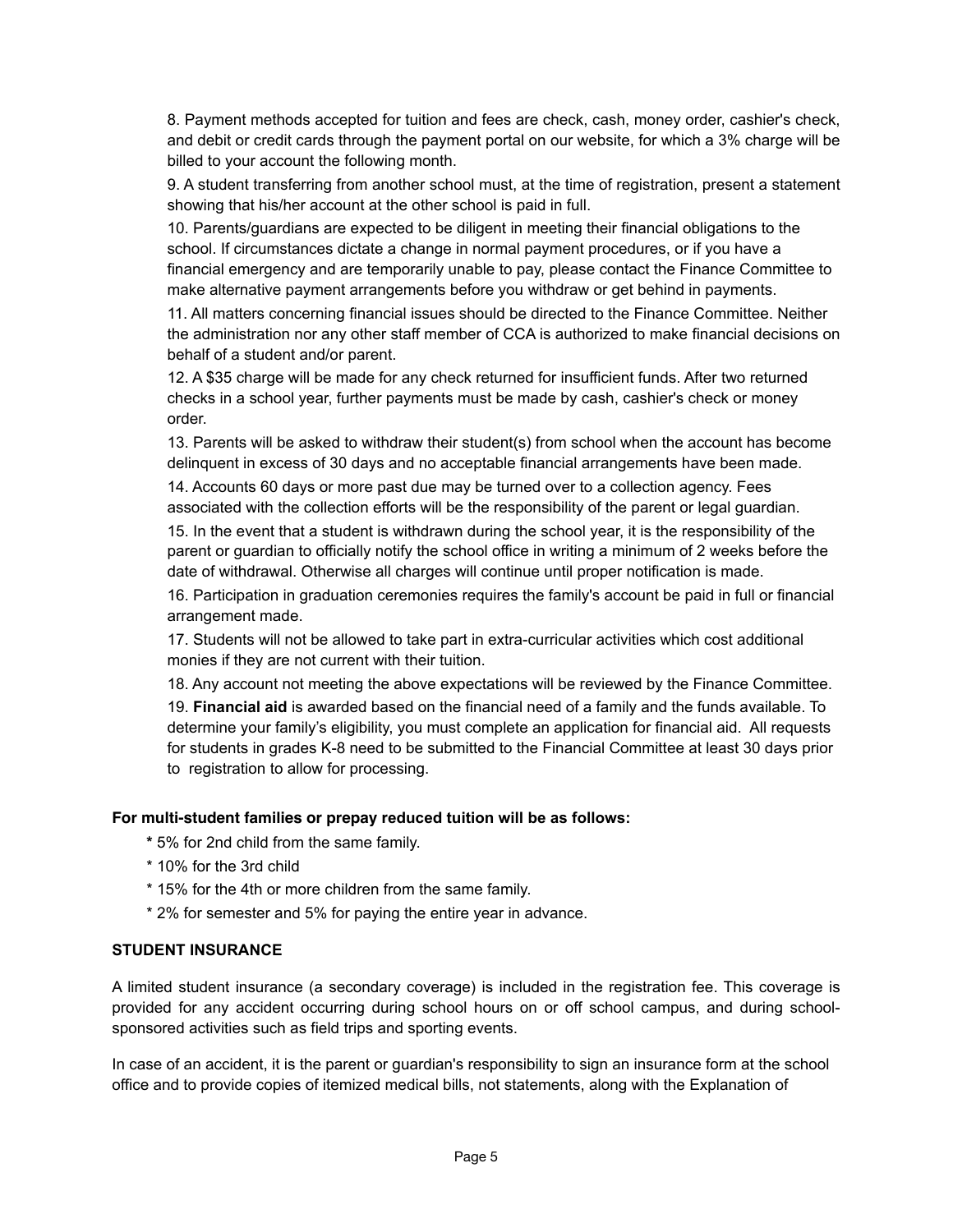Benefits from their private insurance company to be forwarded along with the form to our main office for processing within 90 days of the accident.

# **APPLICATION PROCEDURE**

New Students must have had a physical exam within the prior 6 months.

Students entering 1st Grade must be at least 6 years of age on September 1 of the current year.

With the exception of 1st graders all students entering CCA for the first time will be tested to determine their level of performance in reading, math, and English. This test will determine at what performance level the student may be placed for their success.

Students will be accepted only after completing all forms and requirements in the Registration Packet.

# **ACADEMICS**

CCA provides a learning process that leads the student to proficiency in all academic areas. The standards that are expected to be met in each subject area are set forth in the *Southwestern Union Education Code* by the Office of Education of the North American Division of Seventh-day Adventists. Specific subject area standards/proficiencies may be accessed by going online to [adventisteducation.org](http://adventisteducation.org), under Curriculum under Elementary choose Standards, under Elementary Subject Standards choose all Elementary Subject Standards.

Excellence and subject proficiency are expected in all subject areas. Students and parents will be given information during the school orientation at the beginning of the school year concerning how progress in course performance will be reported.

CCA is a part of a pilot program of Standards/Proficiency based education within the education program of the Southwestern Union Conference of Seventh-day Adventists Office of Education and will be working closely with them to meet and exceed their requirements and expectations.

This framework of education provides for a student who is having difficulty the opportunity to become proficient before moving on and those who master the skills and concepts to move on with greater dispatch.

If a student's teacher and school administration determine that the student is not able or willing to demonstrate mastery of the core subjects, a parent-teacher conference will be arranged to discuss and endeavor to formulate a plan to provide for the student's scholastic advancement.

# **STUDENT RECORDS**

As required by the Amended Family Educational Rights and Privacy Act of 1974, CCA hereby gives public notice to all parents of students in attendance that it is its policy that:

A record of each student's progress is kept for every student by the school. This is required by the Southwestern Union Conference of Seventh-day Adventists Department of Education. This report will contain academic progress, photograph documents and any other pertinent or relevant information.

The student's folder will be transferred directly to another school at the direct request of that school's assigned registrar when the student's account with CCA is paid in full. Official record of student proficiency will be released only when satisfactory financial arrangements are made.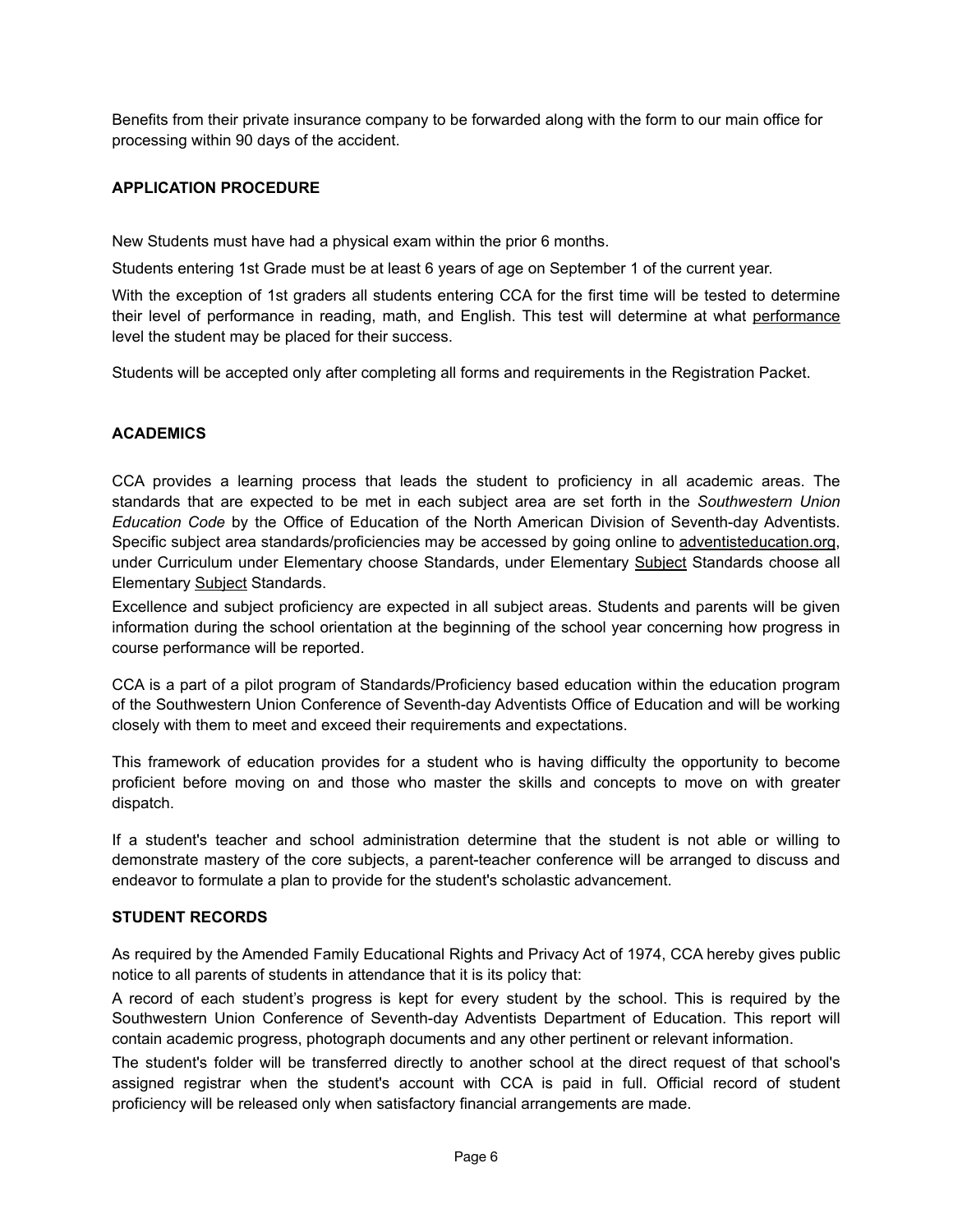# **STUDENT PROGRESS REPORTS**

A report of each student's progress will be available quarterly following each nine-week evaluation period. Parent-teacher conferences are usually held following first and third quarters of the school year. This allows parents and teachers the opportunity to discuss the progress of the student and to be able to address the needs and expectations of all involved.

# **STUDENT PROGRESS POLICY**

Students are expected to achieve proficiency in all subject areas. Time requirements may be adjusted to meet each student's needs. Excellence and subject mastery are to be achieved in all subject areas. Large projects will be turned in as agreed upon by the teacher and the student. These projects will be noted well in advance.

# **ATTENDANCE**

School begins at 8:00 and dismisses at 3:00 p.m. daily, except for Fridays when classes are dismissed at 2:00 p.m.

New Mexico Compulsory Attendance Law requires that all children of school age attend school until they reach the age of 18, or until they have completed the 10th grade or its equivalent, and have been legally withdrawn from the school district in which they are enrolled.

New Mexico Statute #22\*12-2 states "Any parent, guardian or person having custody and control of a person subject to the provisions - of the *Compulsory School Attendance Law* is responsible for the school attendance of that person"

# **Procedures:**

Daily:

- 1. Record will be taken in each classroom at the beginning of each school day.
- 2. The school may attempt to contact parents of students who are absent.

Tardiness:

1. Students arriving after the beginning of the school day must have a note explaining the reason for the tardiness, signed and dated by the parent or a call from the parent to the school office. 2. Any tardy will be considered unexcused unless it involves an unforeseeable circumstance and is justified by the parent.

3. Excessive tardiness may lead to the student having to spend extra time after school to make up for lost class time, and/or other interventions may be implemented to help the families with time management due to the importance of punctuality and the effect it has on the student, teacher, and the rest of the class.

#### Absences:

1. Students who have been absent for either the morning or for an entire school day must have a note explaining the reason for the absence, signed and dated by the parent or doctor or a call from the parent to the school office.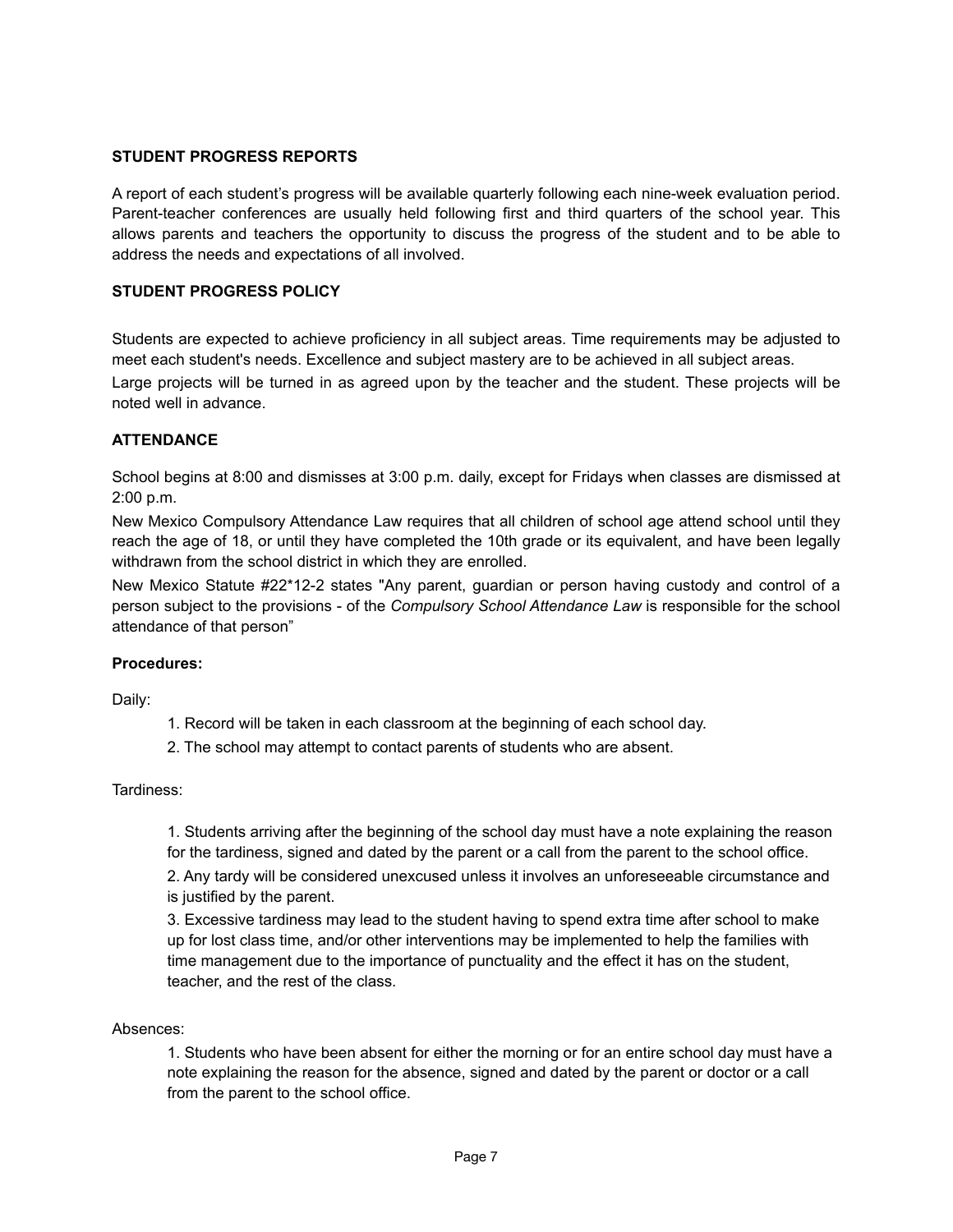2. Absences will be considered unexcused until they are justified by the parent or doctor.

3. More than 5 unexcused absences in a single quarter or 10 in a single semester will result in a certified letter being sent home indicating the child is considered "habitually truant." Interventions will be implemented at this time to prevent the parent from being considered in noncompliance with provisions of the New Mexico Compulsory School Attendance Law.

### **EXCUSED ABSENCES:**

Any legitimate absence accompanied by a parental note of explanation will be considered to be excused. Legitimate absences do not include family vacations. Examples of legitimate absences include.

- 1. Verified illness or quarantine
- 2. Medical and legal appointments
- 3. Funeral

Pre-arranged absences involving more than one school day must be cleared through the homeroom teacher.

1. Notify all the teachers in writing.

2. Teachers will give instructions to the student and parent concerning missed work or work to be completed either prior to or following the planned absence.

 3. Students will be allowed a reasonable amount of time to make up missed work required by the teacher. Reasonableness will be at the discretion of the teacher. This period of time will be discussed with the parent and student prior to the expected absence. Parents should contact the school office as soon as possible on the morning that the student is sick or some other emergency situation has arisen.

# **CLOSED CAMPUS**

Students are to remain on campus at all times during school hours unless accompanied, or given permission by, a parent or teacher. Once a student arrives on campus, he/she may not leave until the student's classes have been dismissed for the remainder of the day.

Visitors are welcome on campus during regular school hours. Parents are welcome to visit their child's classroom. We do request, however, that prior arrangements be made with the teacher of the classroom to be visited. They must stop by the office and sign in.

#### **NON-CUSTODIAL PARENTS**

Divorced, separated and blended families are realities of contemporary life that affects CCA's responsibilities to its students. It is the responsibility of both parents to keep the school current with all necessary and legal documents regarding custody arrangements.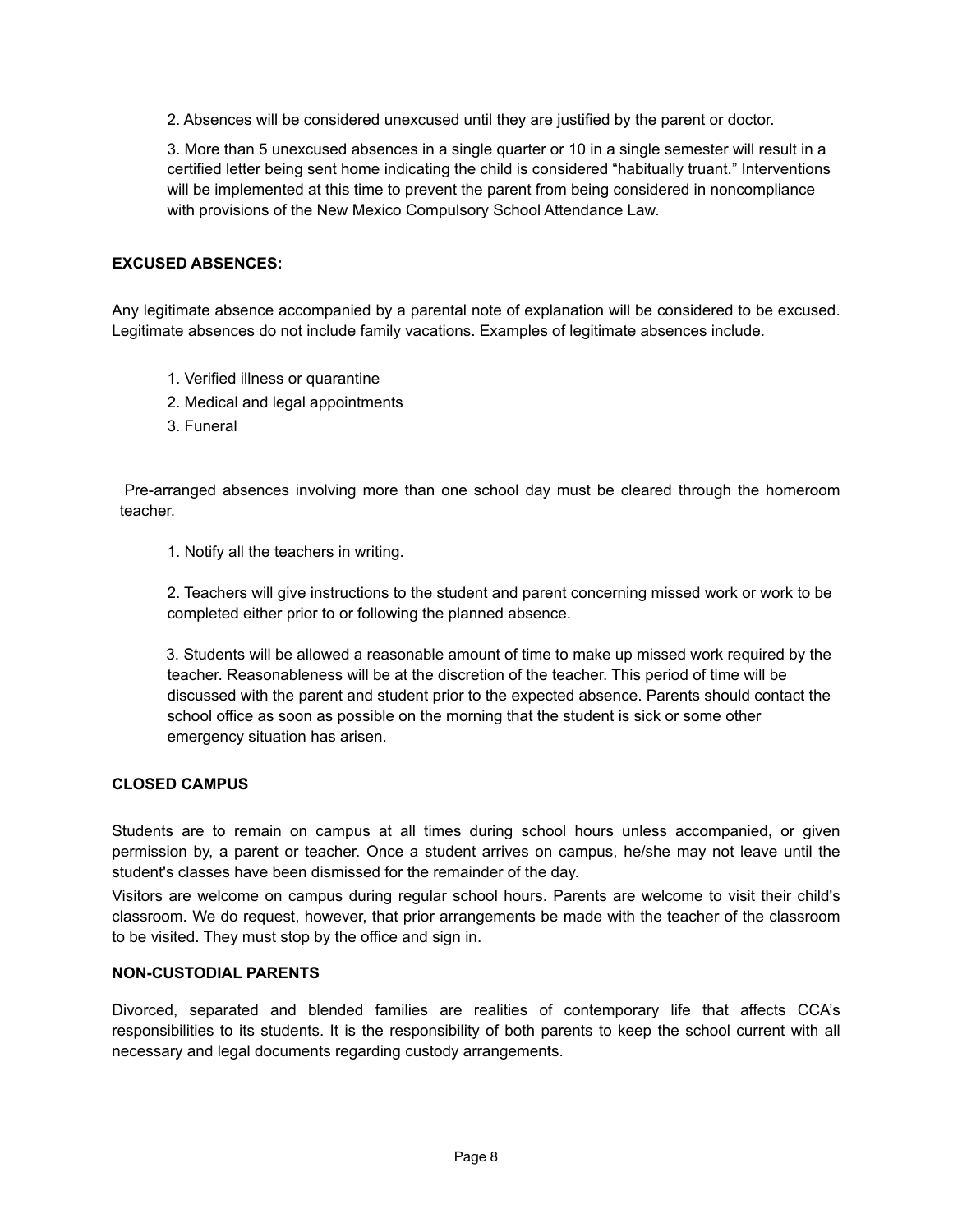The following guidelines have been adopted to assist the school in situations where a non-custodial parent wishes to become involved in school related activities of a child or wishes to have contact with or take custody of the child while the child is at school:

1. Ordinarily, the school will not resist or interfere with a non-custodial parent's involvement in school-related affairs or access to the parent's child or the child's records unless the school is presented with a court order or comparable legal document restricting such involvement or access. The school will not otherwise choose sides between parents.

2. If there is a restraining order in place, the custodial parent is responsible to present the school with a copy of the order along with a picture of the restricted party.

3. A non-custodial parent may not take custody of a child or remove the child from school premises unless the parent presents either a written court order or a written authorization signed and verbal notification by the custodial parent permitting such custody.

4. If the actions of parents, custodial or non-custodial, become disruptive to the operations of the school, the school has the right to restrict access by such parents and to take other necessary actions.

Concerning student activities that require parental consent, the school will accept consent only from the custodial parent unless authority to grant consent is given to the non-custodial parent by a court order or comparable legal document.

# **BEFORE & AFTER SCHOOL CARE**

All students must be supervised while on our school campus. Parents are encouraged to arrange to have their child picked up as soon after school dismisses as possible. CCA does not offer a Before or After Hours Care program at this time. If you are interested in this service please let us know and we will put you on our list for this program. If we get enough interest in a Before/After Care program we will move forward to establish it.

# **REDEMPTIVE DISCIPLINE**

The administration and staff of CCA believe that the school should be governed by principles and expectations which can be enforced fairly and consistently. The objective of these is to teach the students to become self-disciplined by accepting the responsibility and consequences of their actions.

We expect students to know what is and what is not acceptable behavior and to follow and support the process of Redemptive Discipline when choices are made that require it.

Any endeavor involving more than one person must be based on trust to be successful. When trust is broken *Redemptive Discipline* provides a pathway to restore trust. In simplified form the process is as follows.

The individual that has broken trust must:

1. Own responsibility for their action by describing what they did and why it was a violation of trust.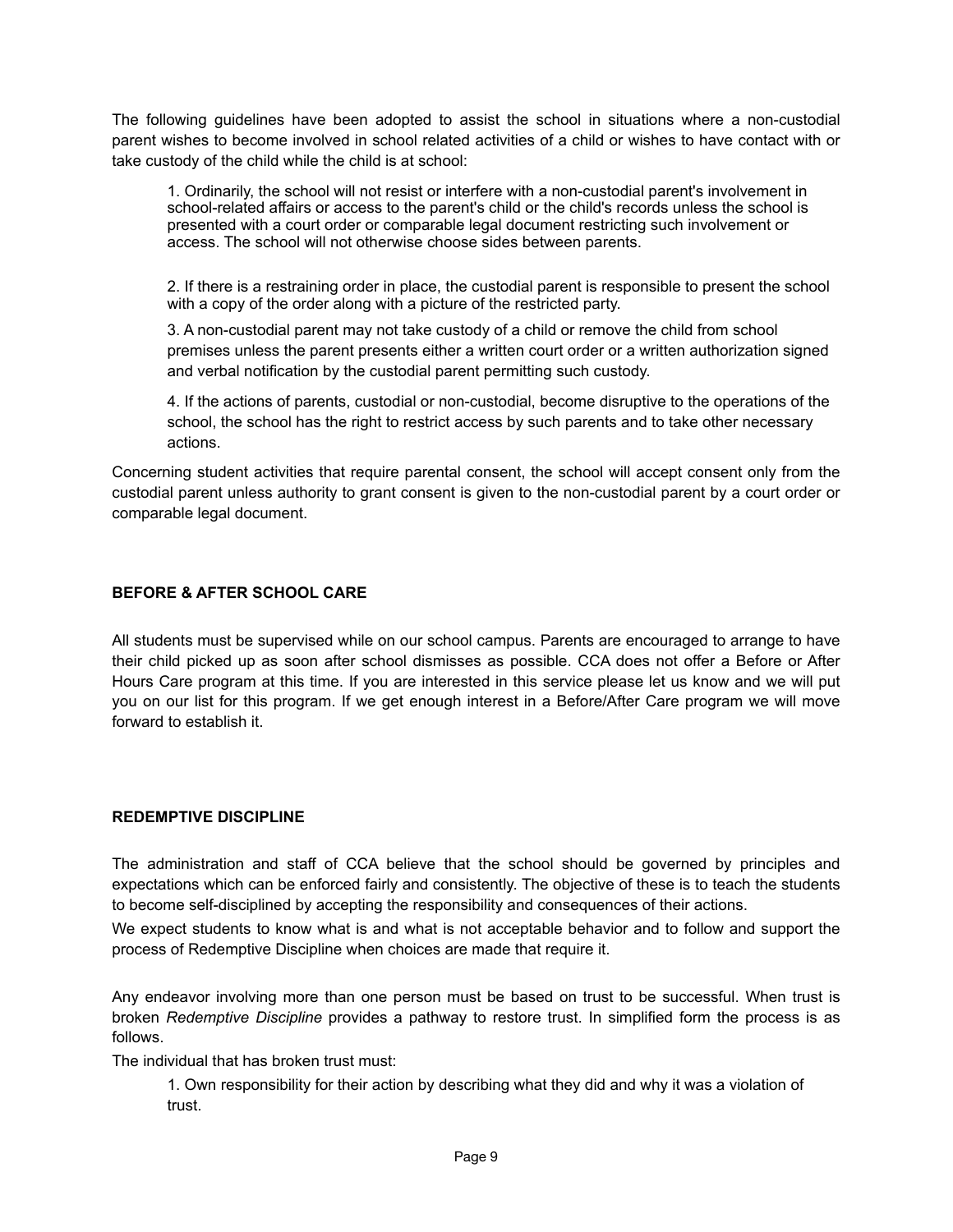- 2. Ask forgiveness for their action.
- 3. Repair the damage to the extent possible.
- 4. Make a pledge regarding their future behavior.

### **STUDENTS**

Only those students willing to cooperate with the principles, mission, and expectations of CCA need apply for admission.

The following are more specific expectations:

1. All of the above apply to all school-sponsored activities.

2. The relationships between the opposite sexes should be conducted in a dignified and wholesome manner. A *"hands-off"* behavior is expected.

3. All eating will be confined only to designated areas and times.

4. Seventh-day Adventists choose to follow the Bible direction in Leviticus 11 regarding eating of flesh foods and we ask that student families follow these guidelines when choosing items for student lunches.

- 5. Students will not exchange food items with other students.
- 6. Students may not sell anything on campus without permission from a teacher.

7. All unauthorized items need to be kept at home such as but not limited to any and all kinds of music and video players, video games and playing cards.

8. Pictures or stickers are not to be posted on any part of student personal areas, books instructional materials or equipment (eg. electronic tablets), desks, or anywhere on school campus.

#### **UNAUTHORIZED OR INAPPROPRIATE ITEMS BROUGHT TO SCHOOL WILL BE CONFISCATED.**

All students are expected to maintain high standards of conduct. Conduct or habits contrary to the standards of CCA, even those that might take place off campus, may cause the student to be subject to review by the school administration. A student will be expected to follow the Redemptive Discipline process and may be suspended or loose the privilege of attending CCA for the following reasons:

1. Use of profanity or indecent language, including lewd conduct, gesture or suggestive words, possession of obscene literature or pictures

- 2. Threatening conduct or conversation
- 3. Theft, picking or breaking locks, doors, or windows to enter locked locations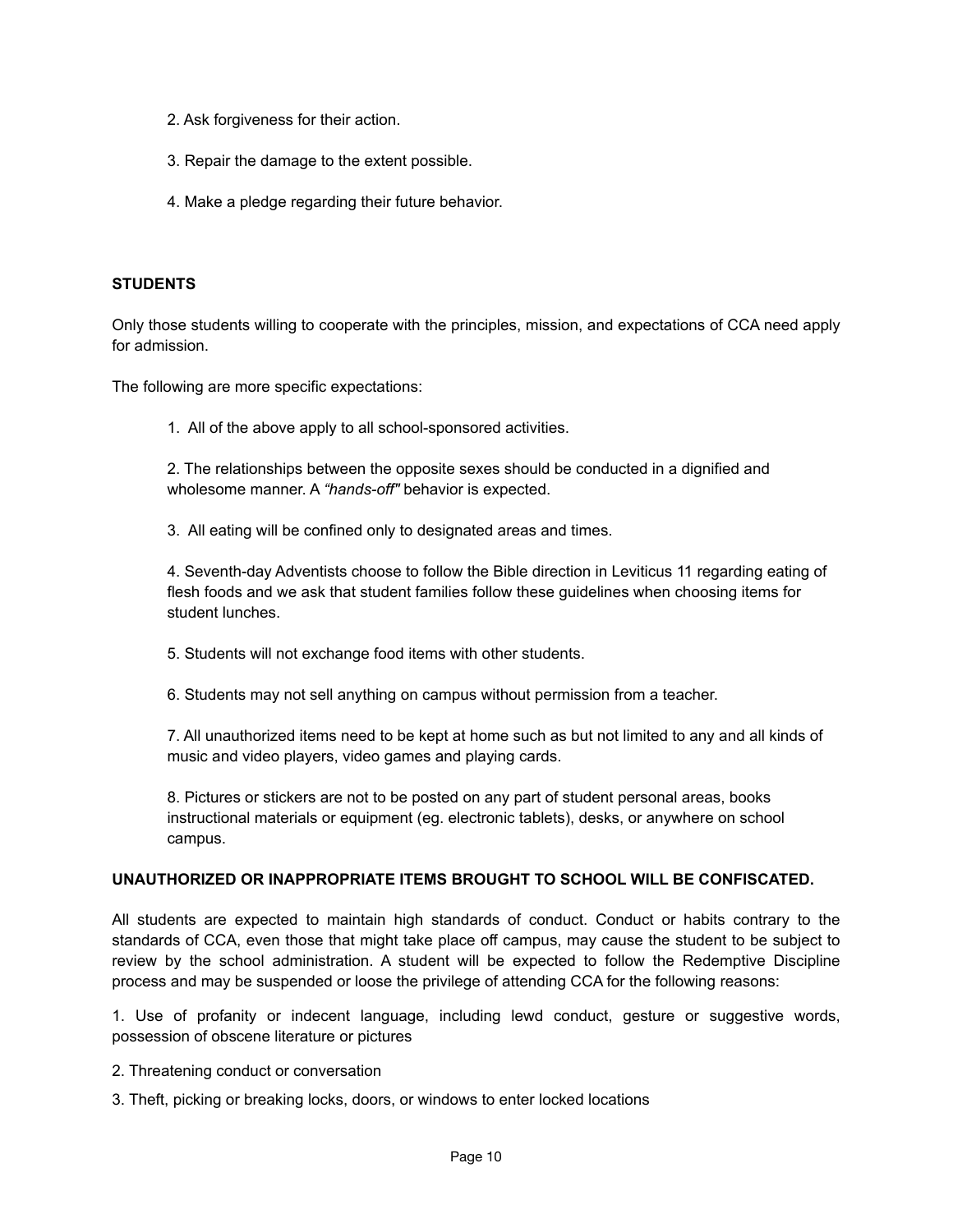4. Willfully causing damage to, or destruction of school property. Restitution and/or replacement of damaged property will also be required, even if the damage was only a matter of carelessness.

5. Constant and/or obstinate violation of any school regulation which constitutes insubordination.

6. Undermining the fundamental principles of CCA, antagonism towards the spirit or methods of the school, or continuous criticism and/or faultfinding.

7. Fighting or inciting others to fight.

8. Cigarette lighters, fireworks, matches, brought on to the school campus.

9. In possession of or bringing tobacco, alcohol, drugs, guns, vaping paraphernalia or knives on to the school campus.

Suspension consists of the student loosing the privilege of attending CCA for a period of time as deemed appropriate. At this time a written response may be required of the student. The teacher, parents, and board chairperson will be made aware of the situation and all actions that might be taken from this point.

If a student demonstrates by behavior or attitude that they do not appreciate the privilege of attending CCA they may be asked to withdraw from the privilege of attending and participating in the activities of CCA.

# **BULLY-FREE ENVIRONMENT POLICY**

Students, staff, and the school community are expected to conduct themselves in a respectful, Christian manner. Bullying is anti-social behavior and will not be tolerated. Bullying is intentional, repetitive, and harmful behavior targeting another student. It may occur on school property, at extracurricular activities, or on field trips. Each student is responsible for his own actions and is held accountable. Examples of bullying are as follows:

- 1. Verbal: name calling, put-downs, threats.
- 2. Physical: pushing, hitting.
- 3. Social: rumors, trying to isolate and make victim feel rejected.
- 4. Psychological: acts that instill a sense of fear or anxiety.

All school staff will be trained and watchful for bullying warning signs, closely supervising children at all times and in all areas of the school. Teachers will, on a regular basis, conduct class discussions and do activities to educate the students to respond assertively to the bully.

The students will be trained to understand that they have a responsibility to report bullying. The staff will address the reports on a regular basis. The situation will be assessed to determine if the behavior meets the criteria for bullying or if the behavior is an isolated incident that can be handled through conflict resolution.

If appropriate the Redemptive Discipline process will be followed.

## **SEARCH AND SEIZURE**

CCA shall maintain a safe, healthy environment of its students, faculty and staff at all times.

School authorities have the right to perform unannounced searches and to seize illegal, unauthorized material to determine whether there exists any danger to the student or the school. A student's personal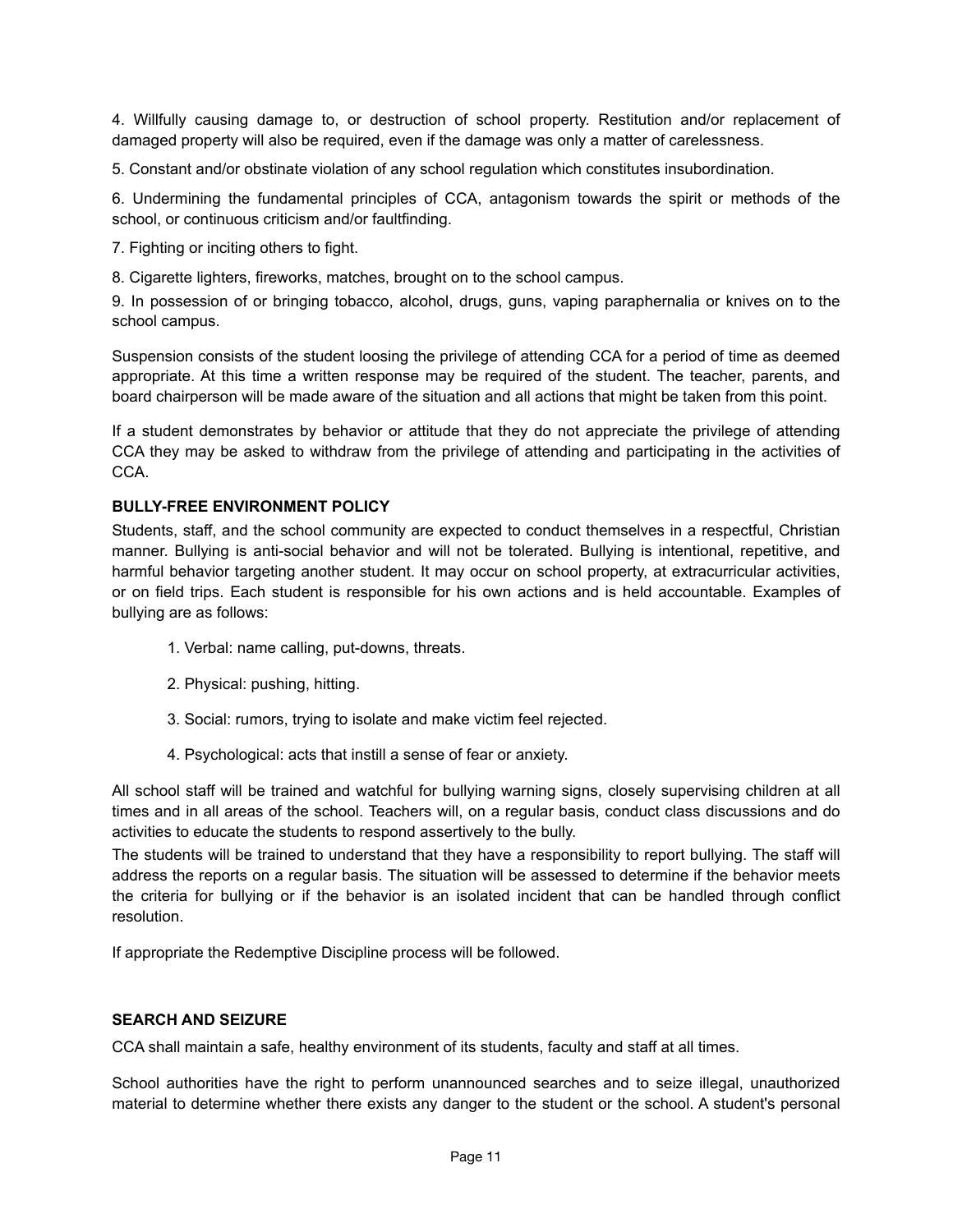effects (e.g. locker, backpack, purse, etc.) may be searched whenever school authorities have reasonable suspicion to believe that the student is in possession of illegal or unauthorized materials. Illegal or unauthorized material is all substances or material prohibited by school policy or state or federal law including, but not limited to, controlled substances, drugs, alcoholic beverages, vaping paraphernalia, cigarettes, guns, knives, weapons or incendiary devices.

Students may be asked to empty their pockets, purse, wallet, locker, book bag, etc. without parent's permission or the student's permission. Registration of the child constitutes parental consent to such searches.

All student desks, lockers and computers are the property of CCA and are at all times under the control of the school. School authorities may perform general inspections of desks, lockers and computers at any time without notice, without consent and without a search warrant.

A student's failure to permit searches and seizures as provided in this policy will be considered grounds for disciplinary action.

In the case of possession of illegal drugs or weapons, CCA will report the student to law enforcement agencies. Parents will be contacted immediately upon verification of the violation.

# **STUDENT EXPRESSION**

We encourage students to express themselves in appropriate and uplifting ways. These expressions are not to disrupt the learning going on in any class. No messages shared by our students are to be vulgar, obscene or mocking of others based on race, origin, color, sex or religion. Insignias, buttons or pamphlets distributed at school must be approved by the administration prior to distribution.

### **ACADEMIC PROBATION**

Academic probation will be required if the student shows a lack of effort, or seems unable to make sufficient and/or necessary academic progress, as deemed necessary for his or her particular proficiency level. Any student demonstrating an attitude or lack of effort that results in performance below their ability will be reviewed by the staff for probationary status. Students placed on academic probation may not participate in any extra-curricular or student government activities. Students placed on probationary status have 9 weeks to improve their performance. If the academic performance is still unacceptable, the staff may recommend to the CCA board that the student be dismissed.

## **UNIFORM POLICY**

Uniforms will be required and information will be provided at registration.

# **PERSONAL APPEARANCE**

- 1. Only clear nail polish may be worn.
- 2. Minimum of make-up may be worn and should look natural.
- 3. No extreme hairstyles or colors.
- 4. Non-ostentatious ornamentation and medical ID's are acceptable.

Students not complying with this policy will be sent home or to the office to make arrangements to comply with the school's expectation. Students must be able and willing to meet the expectations of the policy before they will be permitted to return to class.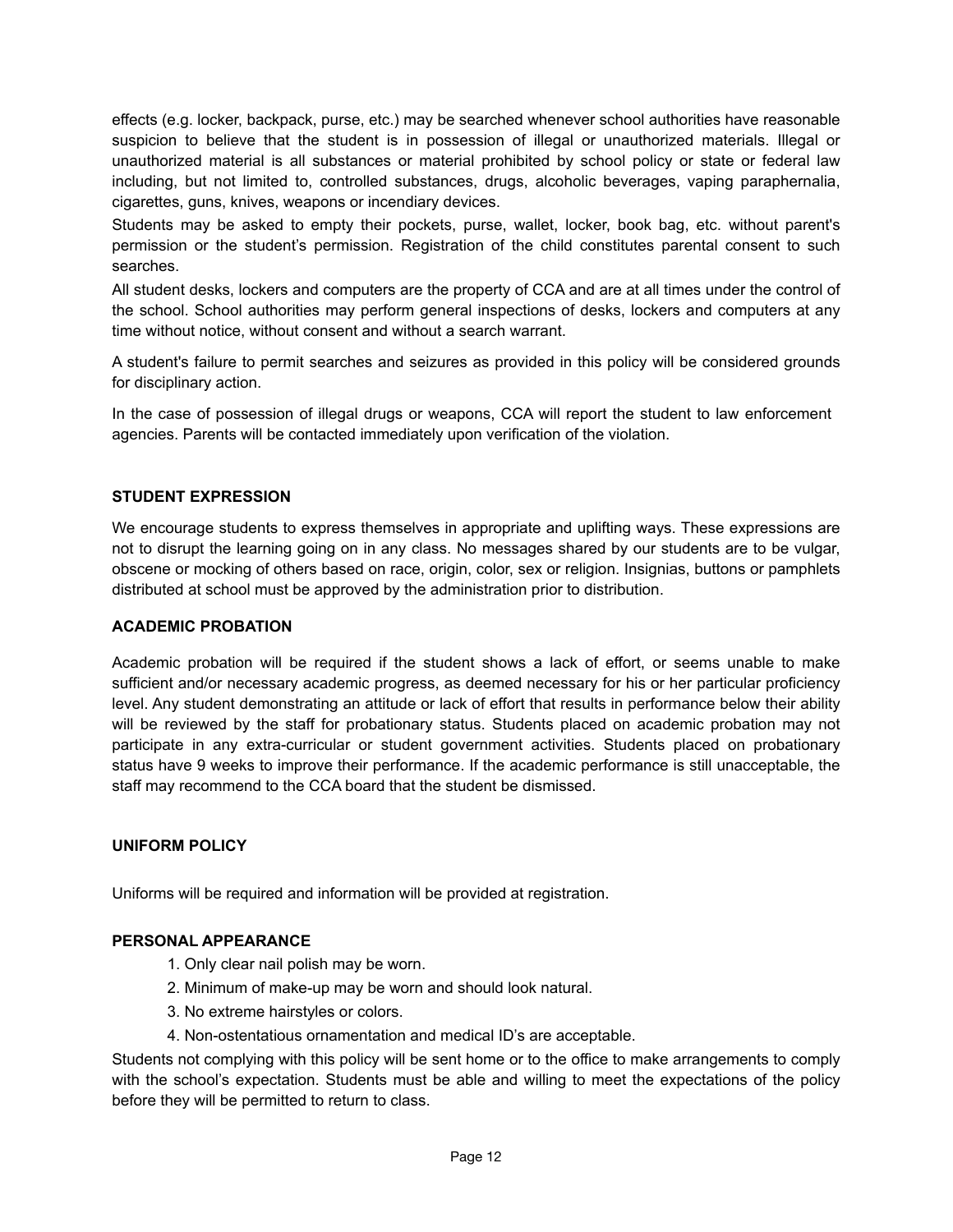# **GENERAL POLICIES**

# **STUDENT HEALTH**

All immunizations (unless a state exemption is provided) and physicals must be kept current. Hearing and vision screening should be done regularly. CCA reserves the right to require a student to obtain a physical if there is a medical concern.

If a student becomes ill during school hours, the parent/guardian will be notified and asked to come and pick up the child. If the parent/guardian is unable to pick the child up from school, the child will be isolated from the other students until arrangements have been made by the parent to pick the child up. In consideration for the health of all children and staff and to meet state regulations, the school must be informed of any contagious diseases your child might have. These diseases include measles, strep, chickenpox, and pinkeye. If your child has a fever, we ask that you wait a complete 24 hours after the fever is gone before returning the child to school.

A student who is found to have head lice will be sent home for treatment. The student will not be permitted to return to school until every single nit has been taken out of the student's hair.

If your child is injured at school, first aid will be administered and an attempt will be made to contact at least one parent/guardian or the designated emergency contact for further instructions. If a parent cannot be contacted by phone, the Alamogordo EMS will be called or the child will be transported to the nearest hospital emergency room. It is imperative for parents to keep the office updated on any changes to emergency contact information including change of address, phone number, or responsible adult.

No medication, prescription or over-the counter, may be administered by any teacher, student or school official without prior written authorization from the parent/guardian or doctor.

# **SEVERE WEATHER**

If inclement weather requires that school be cancelled on a specific date, parents will be notified by Text no later than 6am on the date of closure.

#### **LIBRARY**

The school will provide a limited library with hard copy books and resource materials. These books will be supplemented using digital tablets and a school subscription to internet resource providers.

#### **TELEPHONE/CELLPHONE USE**

Students will not be called to the phone during any class period except in an emergency. Messages may be left at the office to be given to students during class breaks. Students may return calls during breaks or at lunch time.

The use of cell phones during school hours is prohibited. Students bringing them to school must turn them into the teacher and may retrieve them at the end of the school day. Cell phones found on or in use during school hours will be confiscated and held in the office until a parent can make arrangements to pick it up. In case of emergency, parents are to call the school office.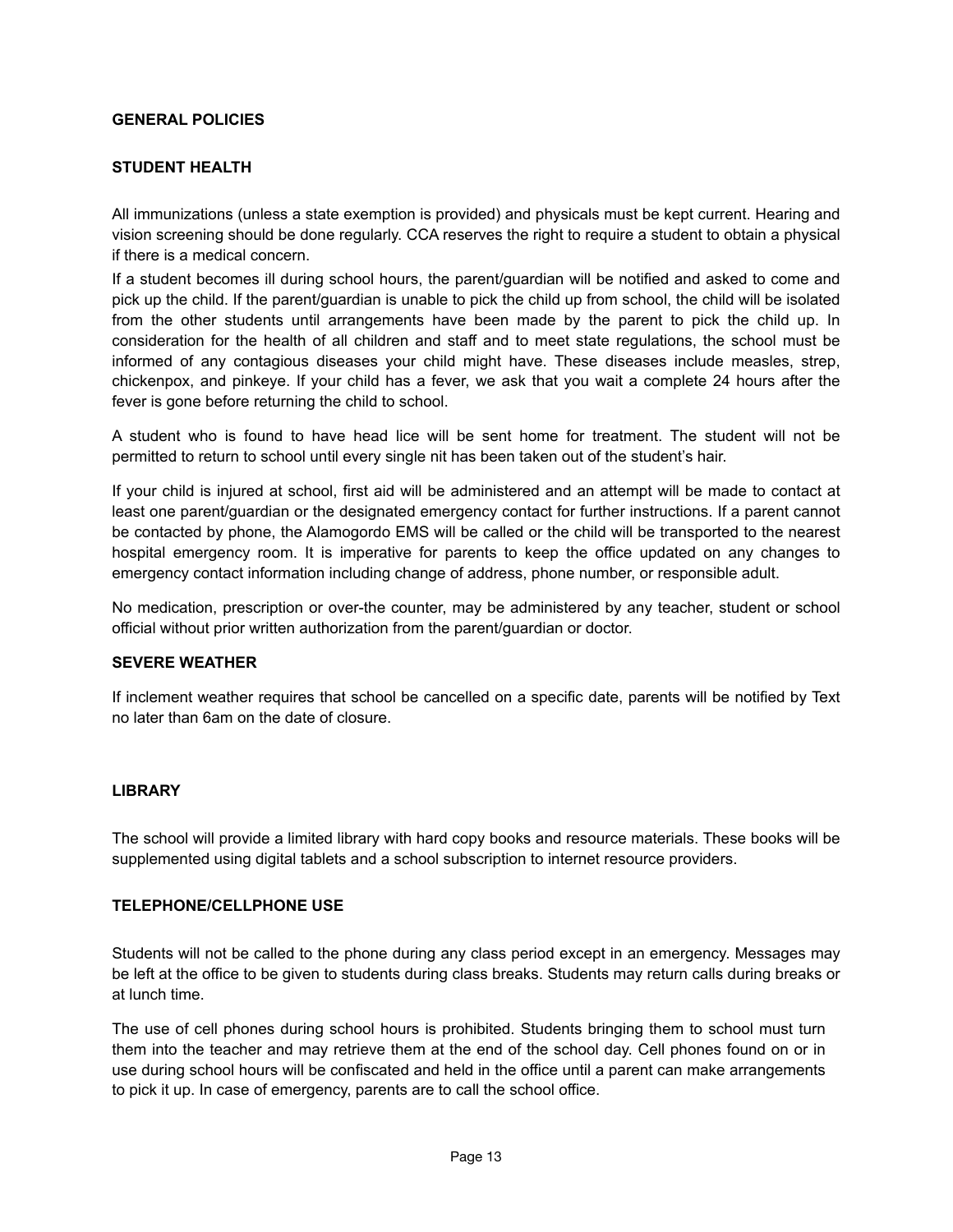# **PERSONAL ITEMS**

Space is provided for students to keep jackets, lunches, etc. Money and other valuables should not be stored at school. The school is not responsible for these.

## **MEALS**

Parents are encouraged to provide an adequate breakfast for their children so that the students may function at their best during morning hours. Students may not exchange food items.

## **PARENTAL PARTICIPATION**

CCA expects a willingness on the part of the parents to participate with the school in the education of their children. Such involvement includes:

1. Regularly monitor proficiency plans, newsletters and proficiency reports.

2. Provide a time and place for the student to do his schoolwork, free of distraction.

3. Refrain from engaging in conversation that will tend to undermine either the teacher or the school.

4. Make every effort to have your child in school. Try to plan family vacations around the school calendar.

### **COMPUTER USE AGREEMENT**

Students will act responsibly with all computer/tablet hardware and software, exercising responsible behavior at all times while on the network and/or internet. Students are expected to respect other's passwords, folders and work files. Federal and State copyright laws are to be observed at all times.

Students will immediately tell an adult in charge if they encounter materials that violate these rules of appropriate use.

Students will show responsibility by observing the following guidelines:

1. Inappropriate or offensive material on the Internet will not be accessed at any time.

2. Rebooting computers or tablets or altering/changing passwords on the computers is not allowed without prior permission from the supervising staff member.

3. Disseminating information about yourself or others onto the Internet or through e-mails is not permitted.

4. Downloading any exe. files from the internet or loading software of any kind onto the computer's files without prior permission from an appropriate staff member is not allowed.

5. Student will not rename, move, or remove existing computer files without prior permission from an appropriate staff member.

6. Sending or using abusive messages or inappropriate language on the school computers is not allowed.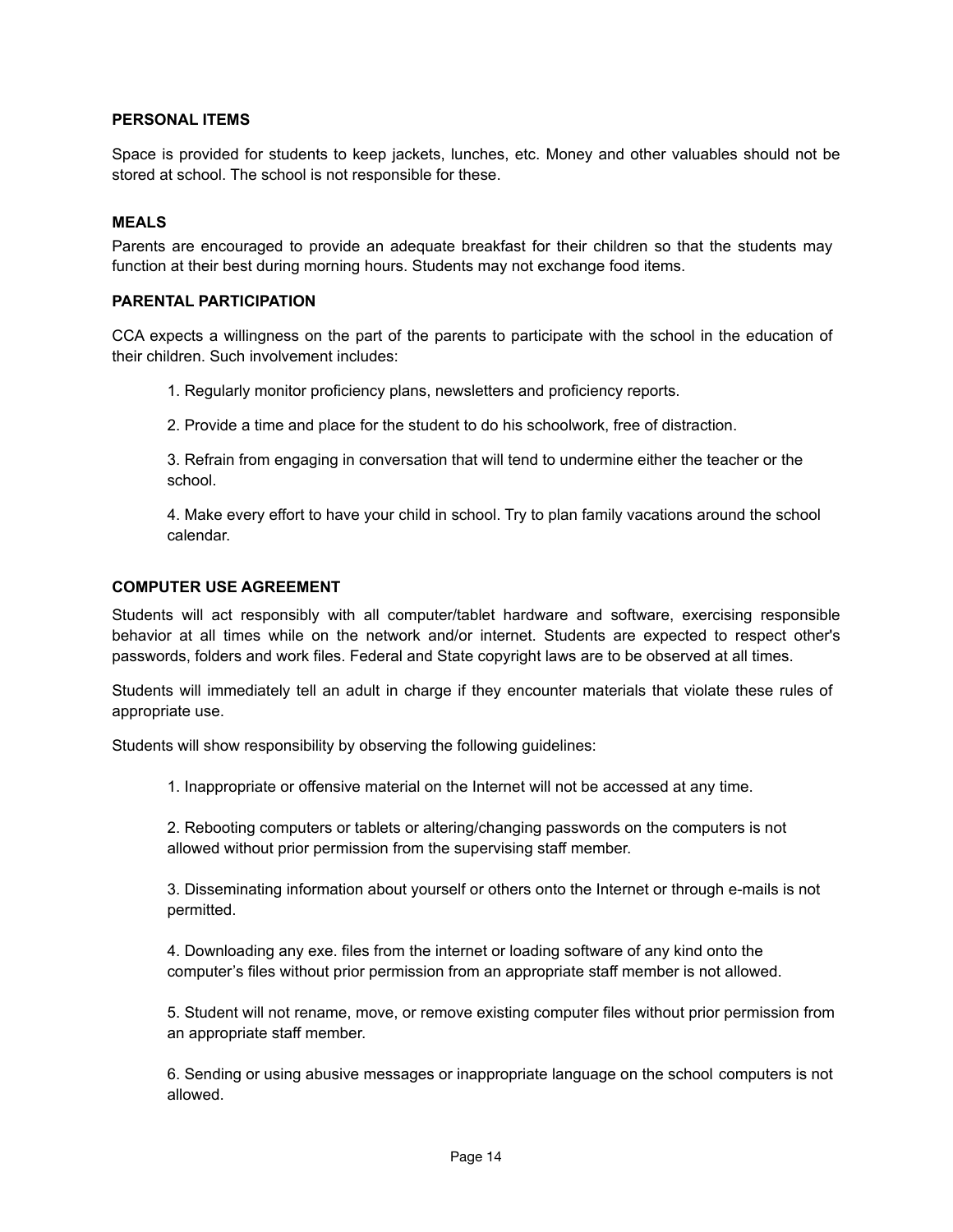# **LEARNING EQUIPMENT AND MATERIALS USE AGREEMENT**

CCA has made every effort to provide material for our students that is uplifting, character-building, interesting, and informative. Whenever possible, we have provided materials published by Christian presses to supplement our curriculum. In addition, we have tried to provide reading and resource material that will capture the interest of our students. Sometimes you might come across material that you would prefer for your child not to read. This is perfectly acceptable. Please just inform us with a note about your objections, and we will help your child select new material.

Students will abide by the following guidelines regarding school provided learning materials:

- 1. Students are responsible for any damage to the learning materials.
- 2. Check out all materials with name and date.
- 3. Return all materials in a timely manner.
- 4. Do not trade material.

It is understood that any and all learning materials use is at the discretion of teachers and staff of CCA. Any vandalism, violation of the above rules, or other misuse of the school's educational resources will result in the cancellation of privileges. It is further understood that the loss of said privileges will not be a valid excuse for a student on completing assigned schoolwork in a timely manner. Any damaged or lost materials or equipment is the responsibility of the student. All students will be charged for any costs incurred to replace or repair materials or computers.

# **GRIEVANCE PROCEDURE**

Occasionally disagreements and/or misunderstandings may arise. Acknowledging Matthew 18 as divinely provided guidance, the following steps are to be followed in order.

- 1. Speak with the teacher or staff involved.
- 2. If not resolved, make an appointment to visit with the principal to discuss the details of the specific problem.
- 3. If then necessary, you can make an appointment with the School Board Chairperson.
- 4. A letter can be written to the School Board.

## **NON-PUBLISHED POLICY**

Every effort is made to make a handbook as complete as possible, however, unforeseen situations arise and the constraints of the time and space make it impossible to include every conceivable situation. For